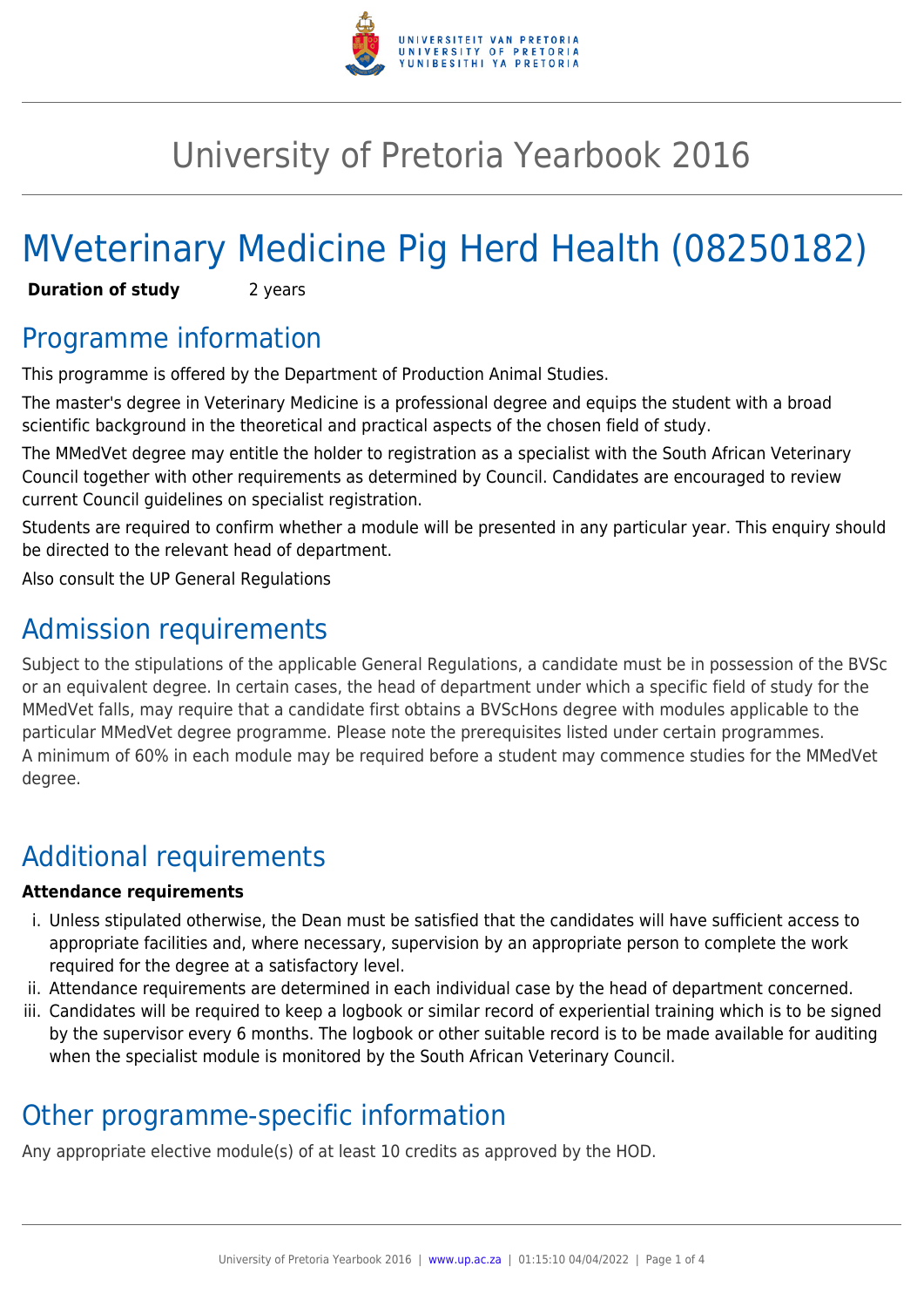

# Examinations and pass requirements

Also consult the applicable General Regulations.

- i. The examination(s) in the specialist field of study may only be taken from the end of the second year of study onwards.
- ii. The nature and duration of the specialist module's examination(s), which will test fully the theoretical knowledge as well as the practical skills of the student, is determined by the head of department in which the chosen field of study is offered.
- iii. A minimum examination mark of 50% is required in each of the theoretical and practical and oral sections of the specialist module.
- iv. Students who intend applying for membership of a specialist college abroad later on, should bear in mind that many of these colleges require a final mark of at least 60% for admission.

### Research information

#### **Mini-dissertation**

Also consult the General Regulations.

- i. A student must submit a mini-dissertation, which deals with the particular field of specialization.
- ii. A mini-dissertation is based on a research project or related research projects (which need not be original), planned and written down by the student within the theme of the chosen specialization. (Assistance with statistical processing, applied specialised procedures, etc. is allowed, but must be acknowledged.) The student may use appropriate research done previously, to add to the writing of the mini-dissertation.

Earlier, related publications by the student may be bound with the mini-dissertation, but may not substitute the complete text of the mini-dissertation. Publications that are submitted, must be rounded off by means of an extensive introduction, materials, and information concerning methods and a discussion of the results. The mini-dissertation will be evaluated by an external examiner, who may not necessarily attend the final examination.

iii. The average of the separate marks awarded by all the examiners, constitutes the final mark for the minidissertation. The minimum pass mark is 50%. A student who has failed may be permitted by the Dean, on the recommendation of the head of department concerned, to submit an amended mini-dissertation for final adjudication.

### Pass with distinction

In order to obtain the degree with distinction, a minimum final mark of 75% is required for the field of specialization and the mini-dissertation.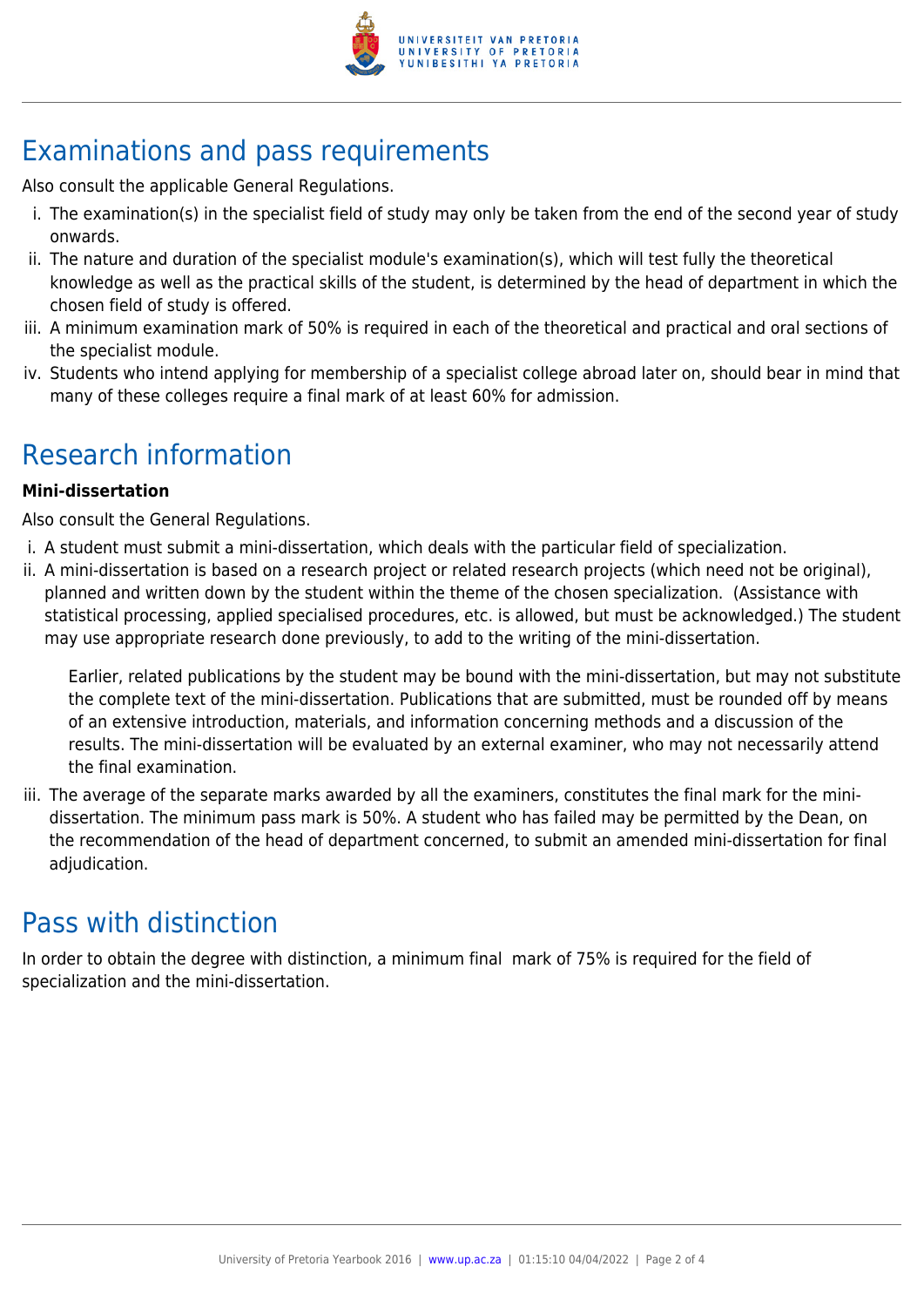

### Curriculum: Year 1

#### **Minimum credits: 524**

#### **Core modules**

[Selected infectious diseases: Pigs 815](https://www.up.ac.za/yearbooks/2016/modules/view/SID 815) (SID 815) - Credits: 15.00 [Pig herd health 800](https://www.up.ac.za/yearbooks/2016/modules/view/VKH 800) (VKH 800) - Credits: 400.00 [Mini-dissertation: Pig herd health 890](https://www.up.ac.za/yearbooks/2016/modules/view/VKH 890) (VKH 890) - Credits: 90.00 [Research methodology 812](https://www.up.ac.za/yearbooks/2016/modules/view/VRM 812) (VRM 812) - Credits: 9.00

#### **Elective modules**

[Pathology: Wildlife 806](https://www.up.ac.za/yearbooks/2016/modules/view/PAT 806) (PAT 806) - Credits: 28.00 [Necropsy technique and interpretation 807](https://www.up.ac.za/yearbooks/2016/modules/view/PAT 807) (PAT 807) - Credits: 28.00 [Ophthalmological pathology 808](https://www.up.ac.za/yearbooks/2016/modules/view/PAT 808) (PAT 808) - Credits: 20.00 [Selected infectious diseases: Pigs 815](https://www.up.ac.za/yearbooks/2016/modules/view/SID 815) (SID 815) - Credits: 15.00 [Veterinary industrial pharmacology 800](https://www.up.ac.za/yearbooks/2016/modules/view/VIP 800) (VIP 800) - Credits: 50.00 [Veterinary public health: Meat hygiene 881](https://www.up.ac.za/yearbooks/2016/modules/view/VPH 881) (VPH 881) - Credits: 40.00 [Veterinary public health: Poultry food hygiene 882](https://www.up.ac.za/yearbooks/2016/modules/view/VPH 882) (VPH 882) - Credits: 40.00 [Veterinary public health: Veterinary milk hygiene 883](https://www.up.ac.za/yearbooks/2016/modules/view/VPH 883) (VPH 883) - Credits: 40.00 [Veterinary public health: Environmental health and biosecurity 884](https://www.up.ac.za/yearbooks/2016/modules/view/VPH 884) (VPH 884) - Credits: 40.00 [Advanced fundamentals of pharmacology 876](https://www.up.ac.za/yearbooks/2016/modules/view/FAK 876) (FAK 876) - Credits: 30.00 [Clinical pharmacology 877](https://www.up.ac.za/yearbooks/2016/modules/view/FAK 877) (FAK 877) - Credits: 30.00 [Basic veterinary epidemiology 851](https://www.up.ac.za/yearbooks/2016/modules/view/EPL 851) (EPL 851) - Credits: 10.00 [Biostatistics in veterinary science 852](https://www.up.ac.za/yearbooks/2016/modules/view/EPL 852) (EPL 852) - Credits: 20.00 [Analytical veterinary epidemiology 853](https://www.up.ac.za/yearbooks/2016/modules/view/EPL 853) (EPL 853) - Credits: 20.00 [Animal health information management 855](https://www.up.ac.za/yearbooks/2016/modules/view/EPL 855) (EPL 855) - Credits: 5.00 [Scientific reasoning in veterinary epidemiology 856](https://www.up.ac.za/yearbooks/2016/modules/view/EPL 856) (EPL 856) - Credits: 5.00 [Reproductive physiology 801](https://www.up.ac.za/yearbooks/2016/modules/view/GSK 801) (GSK 801) - Credits: 20.00 [Assisted reproduction 802](https://www.up.ac.za/yearbooks/2016/modules/view/GSK 802) (GSK 802) - Credits: 30.00 [Female infertility 803](https://www.up.ac.za/yearbooks/2016/modules/view/GSK 803) (GSK 803) - Credits: 20.00 [Male breeding soundness and andrology 804](https://www.up.ac.za/yearbooks/2016/modules/view/GSK 804) (GSK 804) - Credits: 20.00 [Reproduction: Capita selecta 805](https://www.up.ac.za/yearbooks/2016/modules/view/GSK 805) (GSK 805) - Credits: 20.00 [Small stock health 801](https://www.up.ac.za/yearbooks/2016/modules/view/SSH 801) (SSH 801) - Credits: 40.00 [Ruminant health 801](https://www.up.ac.za/yearbooks/2016/modules/view/RUM 801) (RUM 801) - Credits: 40.00 [Bovine herd health 801](https://www.up.ac.za/yearbooks/2016/modules/view/BHH 801) (BHH 801) - Credits: 40.00 [Poultry health and production 871](https://www.up.ac.za/yearbooks/2016/modules/view/PHP 871) (PHP 871) - Credits: 32.00 [Veterinary toxicology: Organ/systems toxicology 801](https://www.up.ac.za/yearbooks/2016/modules/view/TOK 801) (TOK 801) - Credits: 30.00 [Mechanisms of disease 871](https://www.up.ac.za/yearbooks/2016/modules/view/PAT 871) (PAT 871) - Credits: 20.00 [Histology 800](https://www.up.ac.za/yearbooks/2016/modules/view/HIS 800) (HIS 800) - Credits: 20.00